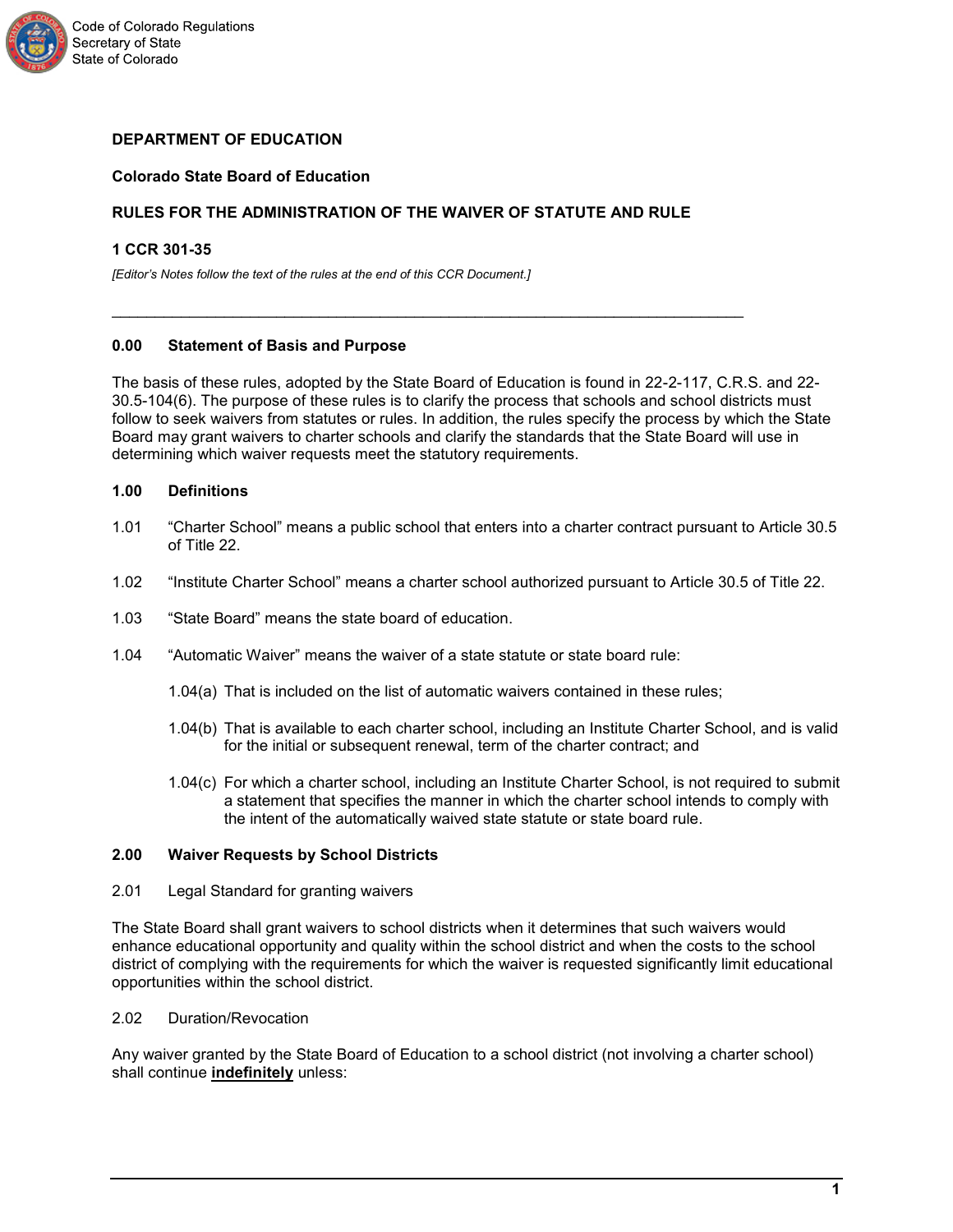- 2.02(a) The school district board of education that holds the waiver by resolution requests revocation of the waiver; or
- 2.02(b) The State Board receives evidence that constitutes good and just cause for revocation of the waiver, as determined by the State Board.
- 2.03 Pre-Application Process
	- 2.03(a) Prior to submitting an application for a waiver, a school district board of education, in a public meeting including a public hearing, shall adopt a resolution stating the board's intent to apply for a waiver and specifying the statutes and rules for which the board will request waivers.
	- 2.03(b) The school district board of education shall post notice of such public meeting in three public places within the school district for a period of not less than thirty calendar days prior to such meeting, giving the time and location of such meeting and a description of the waiver request, and, if a newspaper is published within the county, shall publish such notice once each week for at least four weeks prior to the meeting in such newspaper.
	- 2.03(c) At least sixty days prior to such public meeting and hearing, the school district board of education shall meet with the school district accountability committee to consult with the committee concerning the intent to seek the waiver(s).
- 2.04 Application Process
	- 2.04(a) Written requests for waivers shall be submitted electronically to the State Board of Education by emailing state.board@cde.state.co.us and electronically copying the Schools of Choice Unit at schoolsofchoice@cde.state.co.us.
	- 2.04(b) A complete request for a waiver shall include:
		- 2.04(b)(i) A list of statutes and/or rules requested for waiver;
		- 2.04(b)(ii) A statement explaining how the waiver would enhance educational opportunity and quality within the school district;
		- 2.04(b)(iii) A statement explaining how costs to the school district of complying with the requirement for which the waiver is requested significantly limit educational opportunity within the school district;
		- 2.04(b)(iv) A statement describing the manner in which the school district shall comply with the intent of the waived rules or statutes as well as how it shall be accountable to the state board for such compliance;
		- $2.04(b)(v)$  Documentation of legal requirements for district's public hearing process; and
		- 2.04(b)(vi) Additionally, a school district of 3,000 or more pupils shall provide signatures demonstrating that its application has the consent of a majority of the appropriate accountability committee, a majority of the affected licensed administrators, and a majority of the affected school district teachers and shall indicate how the affected staff and committee were determined.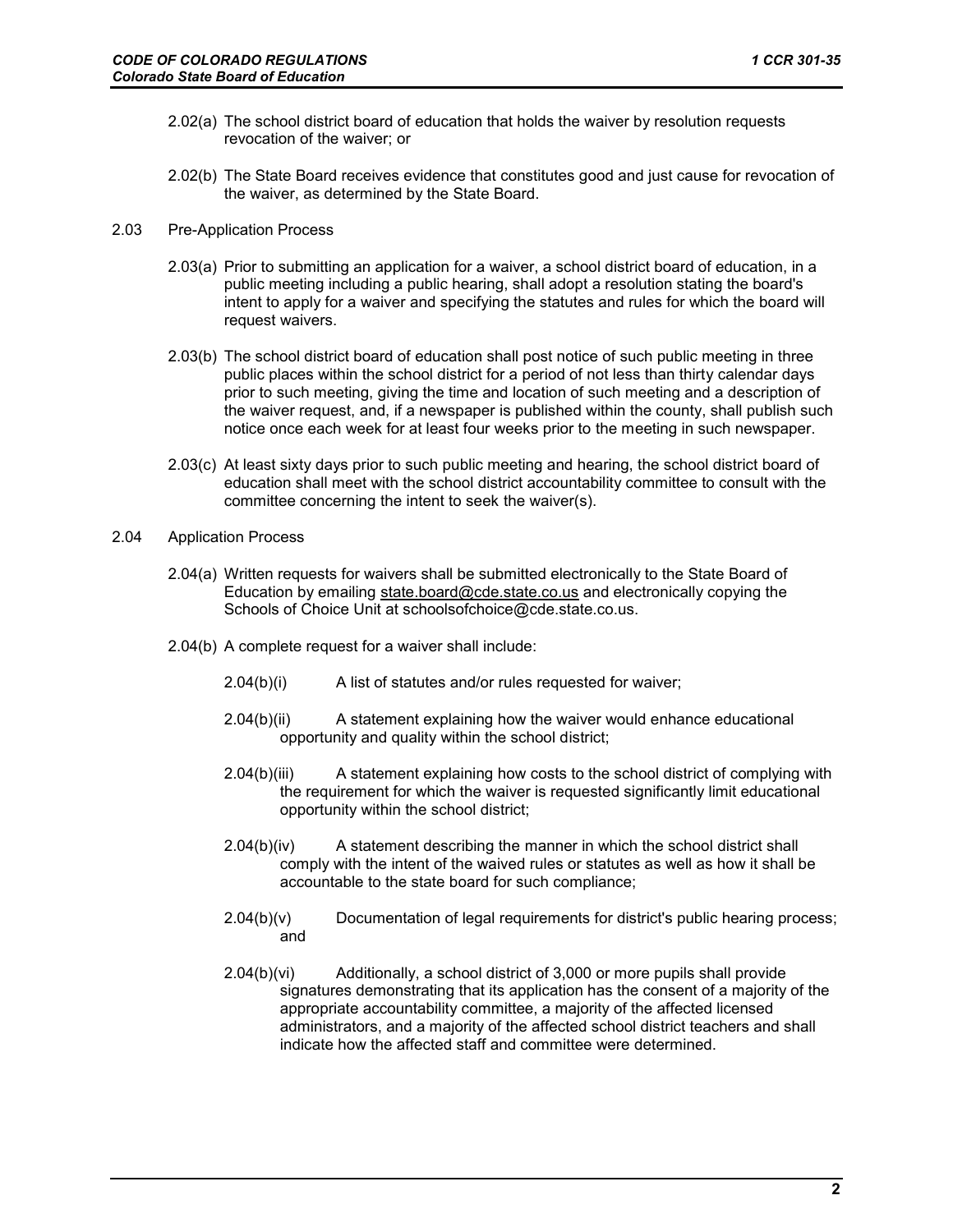### 2.05 State Board Ruling

The State Board of Education will rule on a waiver request by a school district within 120 days of receipt of a complete request for waiver.

2.06 Sections of Law Ineligible for Waiver

The State Board of Education shall not waive any of the requirements for those sections of law identified as ineligible for a waiver and specified in section 22-2-117(1)(b) and (1.5), C.R.S.

### **3.00 Waiver Requests by Charter Schools and Automatic Waivers**

**3.01** List of automatically waived statutes for all charter schools:

The following statutes are automatically waived for all charter schools. These waivers will be automatically granted to a charter school upon entering into a charter contract with its authorizer, pursuant to section 22-30.5-105, C.R.S.

- 3.01(a) 22-32-109(1)(f), C.R.S. Local board duties concerning selection of staff and pay;
- 3.01(b) 22-32-109(1)(t), C.R.S. Determine educational program and prescribe textbooks;
- 3.01(c) 22-32-110 (1)(h), C.R.S. Local board powers-Terminate employment of personnel;
- 3.01(d) 22-32-110(1)(i), C.R.S. Local board duties-Reimburse employees for expenses;
- 3.01(e) 22-32-110(1)(j), C.R.S. Local board powers-Procure life, health, or accident insurance;
- 3.01(f) 22-32-110(1)(k), C.R.S. Local board powers-Policies relating the in-service training and official conduct;
- 3.01(g) 22-32-110(1)(ee), C.R.S. Local board powers-Employ teachers' aides and other noncertificated personnel;
- 3.01(h) 22-32-126, C.R.S. Employment and authority of principals;
- 3.01(i) 22-33-104(4), C.R.S. Compulsory school attendance-Attendance policies and excused absences;
- 3.01(j) 22-63-301, C.R.S. Teacher Employment Act- Grounds for dismissal;
- 3.01(k) 22-63-302, C.R.S. Teacher Employment Act-Procedures for dismissal of teachers;
- 3.01(l) 2-63-401, C.R.S. Teacher Employment Act-Teachers subject to adopted salary schedule;
- 3.01(m) 22-63-402, C.R.S. Teacher Employment Act-Certificate required to pay teachers;
- 3.01(n) 22-63-403, C.R.S. Teacher Employment Act-Describes payment of salaries; and
- 3.01(o) 22-1-112, C.R.S School Year-National Holidays.
- **3.02** Legal standard for granting non-automatic waivers to charter schools
	- 3.02(a) Pursuant to contract, a local board of education may waive locally imposed school district requirements, without seeking approval of the State Board.